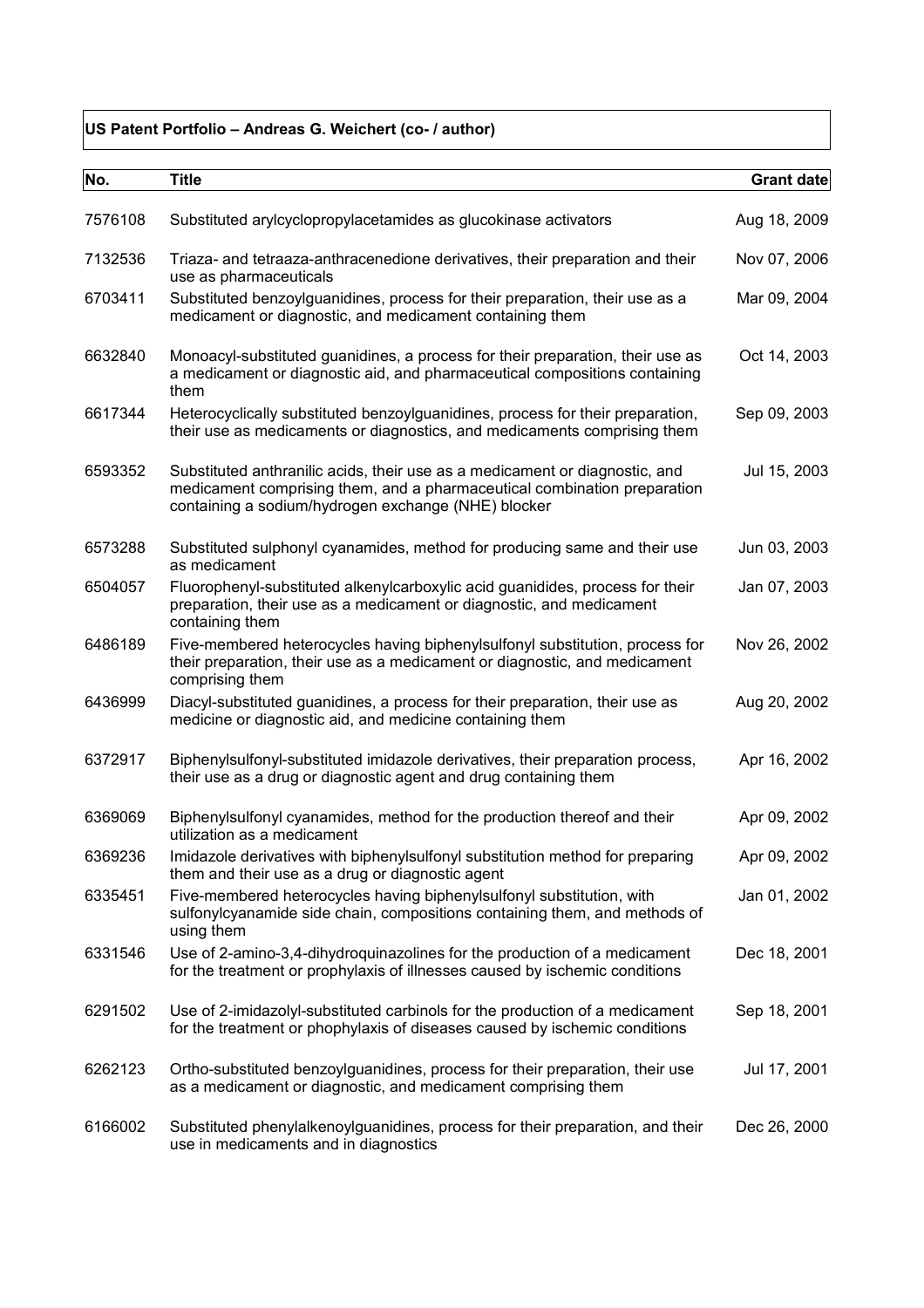| 6156800 | 4-fluoroalkyl-substituted benzoylguanidines, process for their preparation, their<br>use as a medicament or diagnostic, and medicament containing them                                                 | Dec 05, 2000 |
|---------|--------------------------------------------------------------------------------------------------------------------------------------------------------------------------------------------------------|--------------|
| 6153651 | Ortho-substituted benzoylguanidines, process for their preparation, their use<br>as a medicament or diagnostic, and medicament comprising them                                                         | Nov 28, 2000 |
| 6093729 | Substituted bicyclic heteroaroylguanidines, a process for their preparation,<br>their use as a medicament or a diagnostic agent, and a medicament<br>containing them                                   | Jul 25, 2000 |
| 6087304 | Substituted 2-naphthoylguanidines, process for their preparation, their use as<br>a medicament or diagnostic, and medicament containing them                                                           | Jul 11, 2000 |
| 6075054 | Ortho-substituted benzoylguanidines, process for their preparation, their use<br>as a medicament or diagnostic, and medicament comprising them                                                         | Jun 13, 2000 |
| 6057322 | Basically-substituted benzoylguanidines, a process for preparing them, their<br>use as a medicament or diagnostic agent, and a medicament containing them                                              | May 02, 2000 |
| 6025349 | Phenyl.-substituted alkenylcarboguanidides carrying perfluoroalkyl groups, a<br>process for their preparation, their use as a medicament or diagnostic agent,<br>and also a medicament containing them | Feb 15, 2000 |
| 6022899 | Substituted benzyloxy-carbonylguanidines, a process for their preparation,<br>their use as a medicament or diagnostic, and a medicament containing them                                                | Feb 08, 2000 |
| 6011063 | Ortho-substituted benzoylguanidines, process for their preparation, their use<br>as a medicament or diagnostic, and medicament comprising them                                                         | Jan 04, 2000 |
| 6005010 | Phenyl-substituted alkenylcarboxylic acid guanidides, process for their<br>preparation, their use as a medicament or diagnostic, and medicament<br>containing them                                     | Dec 21, 1999 |
| 6001881 | Ortho-substituted benzoylguanidines, a process for their preparation, their use<br>as a medicament or diagnostic agent, and a medicament comprising them                                               | Dec 14, 1999 |
| 5998481 | Fluoroalkyl/alkenyl-substituted benzoylguanidines, process for their<br>preparation, their use as a medicament or diagnostic, and medicament<br>containing them                                        | Dec 07, 1999 |
| 5968978 | Biphenylsulfonylcyanamides, process for their preparation, and their use as<br>medicament                                                                                                              | Oct 19, 1999 |
| 5965744 | Ortho-substituted benzoylguanidines, including composition and methods of<br>using them                                                                                                                | Oct 12, 1999 |
| 5883133 | Substituted cinnamic acid guanidides, a process for their preparation, their use<br>as medicaments or diagnostic agents and medicaments comprising them                                                | Mar 16, 1999 |
| 5869531 | Fluoroalkyl substituted benzoylguanidines                                                                                                                                                              | Feb 09, 1999 |
| 5866610 | Substituted benzoylguanidines, process for their preparation, their use as a<br>pharmaceutical as inhibitors of the cellular NA+/H+ exchange or as a<br>diagnostic, and pharmaceutical containing them | Feb 02, 1999 |
| 5856344 | Sulfonylamino-substituted benzoylguanidines, a process for their preparation,<br>their use as a medicament or diagnostic aid, and medicament containing them                                           | Jan 05, 1999 |
| 5856574 | Ortho-subsituted benzoylguanidines, process for their preparation, their use as<br>a medicament or diagnostic, and medicament containing them                                                          | Jan 05, 1999 |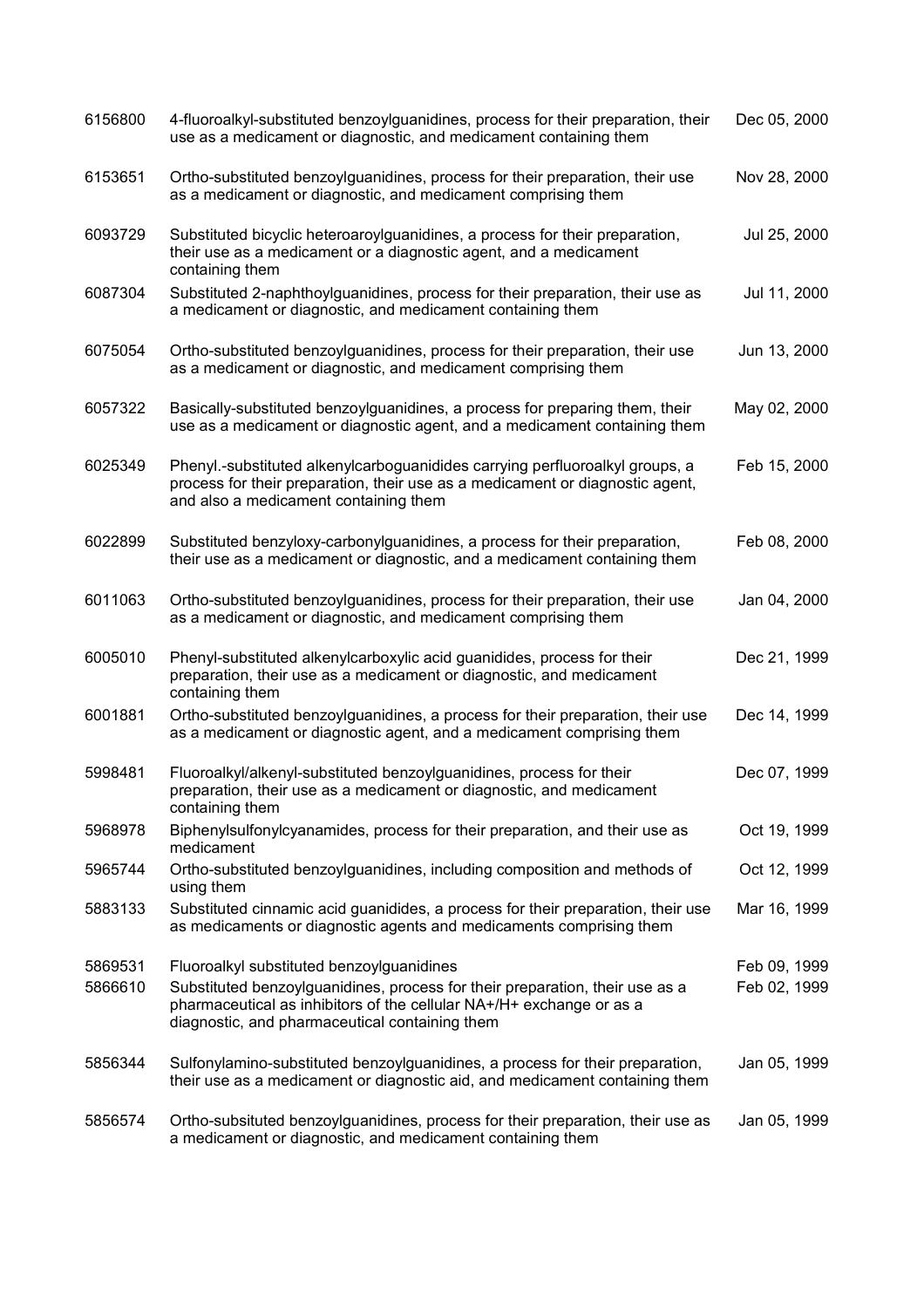| 5852046 | Benzo-fused heterocyclic compounds having a 5-membered ring processes<br>for their preparation their use as medicaments their use as diagnostic agents<br>and medicaments containing them        | Dec 22, 1998 |
|---------|--------------------------------------------------------------------------------------------------------------------------------------------------------------------------------------------------|--------------|
| 5849775 | Substituted benzoylguanidines process for their preparation, their use as a<br>medicament or diagnostic, and pharmaceutical containing them                                                      | Dec 15, 1998 |
| 5756535 | Substituted thiophenylalkenylcarboxylic acid guanidines, processes for their<br>preparation, their use as a medicament or diagnositc, and a medicament<br>containing them                        | May 26, 1998 |
| 5753710 | Substituted benzyloxycarbonylguanidines, a process for their preparation, their<br>use as a medicament or diagnostic, and a medicament containing them                                           | May 19, 1998 |
| 5747541 | Substituted benzoylguanidines, a process for their preparation, their use as<br>medicament of diagnostic agent, and medicament comprising them                                                   | May 05, 1998 |
| 5731350 | Substituted benzenedicarboxylic acid diguanides, process for their<br>preparation, their use as a medicament or diagnostic, and medicament<br>containing them                                    | Mar 24, 1998 |
| 5719169 | Substituted benzoylguanidines, their use as a medicament or diagnostic, and<br>medicament containing them                                                                                        | Feb 17, 1998 |
| 5708034 | Substituted sulfonimidamides, processes for their preparation, their use as a<br>medicament or diagnostic, and medicament comprising them                                                        | Jan 13, 1998 |
| 5698581 | Substituted N-heteroaroylguanidines, a process for their preparation, their use<br>as a medicament or diagnostic agent, and a medicament containing them                                         | Dec 16, 1997 |
| 5693672 | 3,4,5-substituted benzoylguanidines, process for their preparation, their use as<br>a medicament or diagnostic and medicament containing them                                                    | Dec 02, 1997 |
| 5679712 | Substituted benzoylguanidines, process for their preparation, their use as a<br>pharmaceutical or diagnostic, and pharmaceutical containing them                                                 | Oct 21, 1997 |
| 5670544 | Substituted benzoylguanidines process for their preparation their use as a<br>medicament or diagnostic and medicament containing them                                                            | Sep 23, 1997 |
| 5641792 | Benzoylguanidines substituted by heterocyclic N-oxide, process for their<br>preparation and pharmaceutical compositions containing them                                                          | Jun 24, 1997 |
| 5631293 | Preparation of amino acid-substituted benzoylguanidines as diagnostic agents                                                                                                                     | May 20, 1997 |
| 5591754 | Benzoylguanidines, pharmaceutical composition containing them and<br>treatment of arrthythmias therewith                                                                                         | Jan 07, 1997 |
| 5571842 | Perfluoroalkyl-substituted, benzoylguanidines, a process for their preparation,<br>their use as a medicament or diagnostic agent, and a medicament containing<br>them                            | Nov 05, 1996 |
| 5567734 | Phenyl-substituted alkylcarboguanidides carrying perfluoroalkyl groups, a<br>process for their preparation, their use as a medicament or a diagnostic agent,<br>and a medicament containing them | Oct 22, 1996 |
| 5559153 | Urea-substituted benzoylguanidines, process for their preparation, their use as<br>pharmaceutical or diagnostic, and pharmaceutical containing them                                              | Sep 24, 1996 |